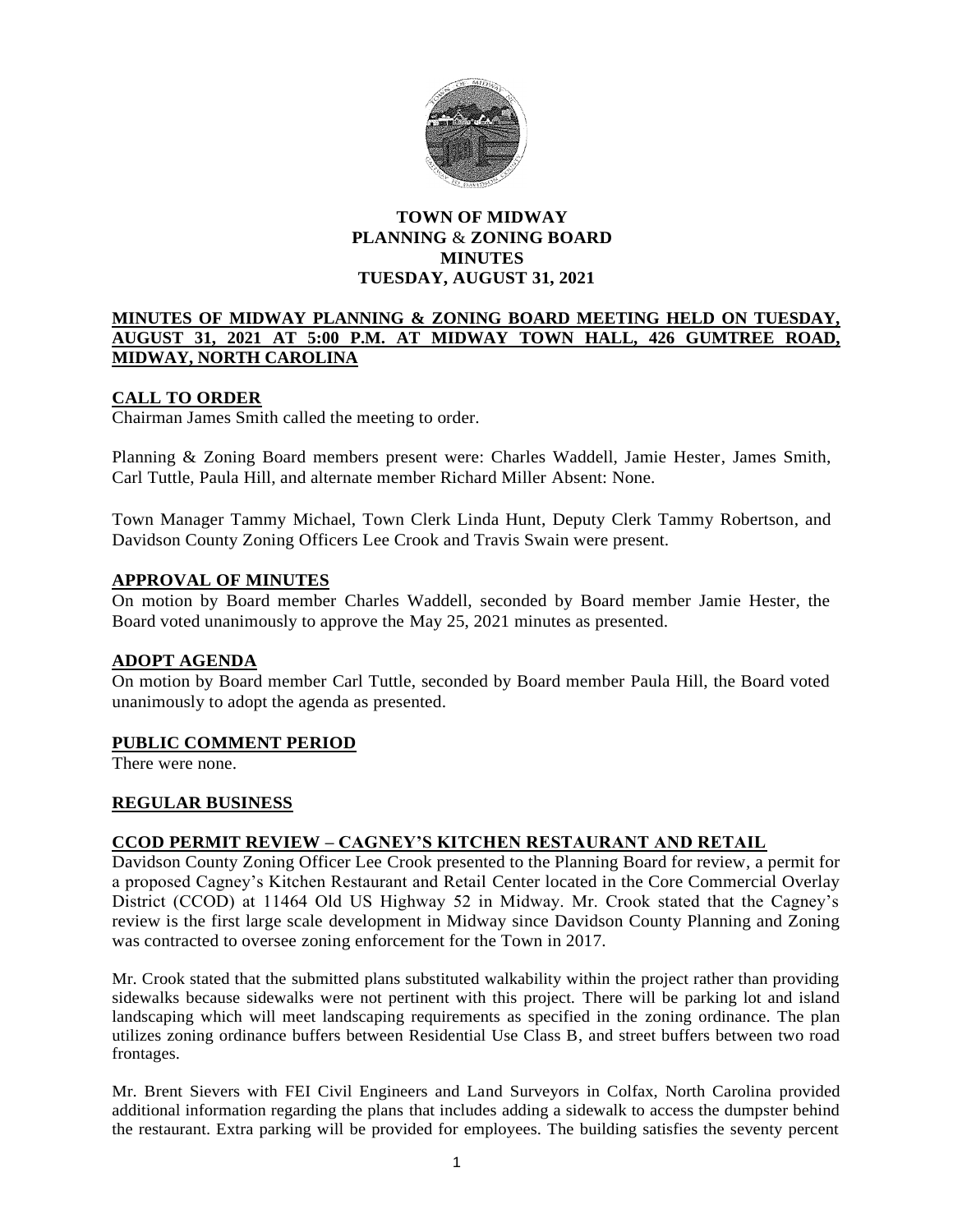brick requirement as stated in the zoning ordinance with stone accent at the base of the building. The plan is to build the new restaurant while maintaining business in the old restaurant building. Once the new building is complete, the old building will be demolished, and the retail portion of the plan will be constructed.

The plans submitted for review includes the restaurant, retail space, and signs. The monument sign in front of the restaurant will be constructed of similar material as the restaurant with a maximum of fortyeight square feet and maximum height of six feet. The retail building allows fifty square feet for each retail space sign.

The conceptual plan presented allows for one parking space for every four seats in the restaurant, and one parking space for every two hundred feet for the retail building. There are currently one hundred fiftyfour seats planned inside the restaurant and twenty-eight seats for the outside patio.

Mr. Crook stated that the plans presented for the new Cagney's Kitchen and Retail space meets the intent of the CCOD of the Town of Midway's Zoning Ordinance.

On motion by Board member Jamie Hester, seconded by Board member Charles Waddell, the Board voted unanimously to approve the CCOD permit for the Conceptual Site Plan for the new Cagney's Kitchen Restaurant and Retail as presented.

# **ADOPT TOWN OF MIDWAY PLANNING AND ZONING BOARD RULES OF PROCEDURE**

The new Chapter 160D of the North Carolina General Statutes (N.C.G.S.) consolidates current city and county enabling statutes for development regulations (previously Chapters 160A and 153A respectively) into a single, unified chapter. Chapter 160D places these statutes into a more logical, coherent organization.

At the June 7, 2021 Town Council meeting, Council voted unanimously to adopt the Mandated Text Amendments to the Town of Midway Zoning and Subdivision Ordinances to comply with the new N.C.G.S. Chapter 160D.

Town Manager Tammy Michael informed the Planning Board members that the Planning Board operates under rules of procedure. With the N.C.G.S. Chapter 160D updates to the Town of Midway Zoning Ordinance, the rules of procedure for the Planning Board had to be revised. Mrs. Michael stated that the general rules of procedure now states the Planning Board will now operate under N.C.G.S. Chapter 160D instead of Chapter 160A.

Changes to the current Rules of Procedure include adding the following:

#### • **Section 1: General Rules of Procedure**

 A. The Town of Midway Planning Board (hereinafter referred to as the "Board") shall be governed by the terms of Chapter 160D of the *General Statutes of North Carolina* and by the *Town of Midway code of ordinances.* All members of the Board shall thoroughly familiarize themselves with these laws.

#### • **Section III: Rules of Conduct for Members:**

A. The Town of Midway Planning Board shall be governed by North Carolina General Statutes Chapter 160D and other general and special acts relating to planning and related activities in the Town of Midway, as well as by the ordinances which established the Board. Generally accepted parliamentary rules and procedures shall be used to determine the conduct of the affairs of the Planning Board.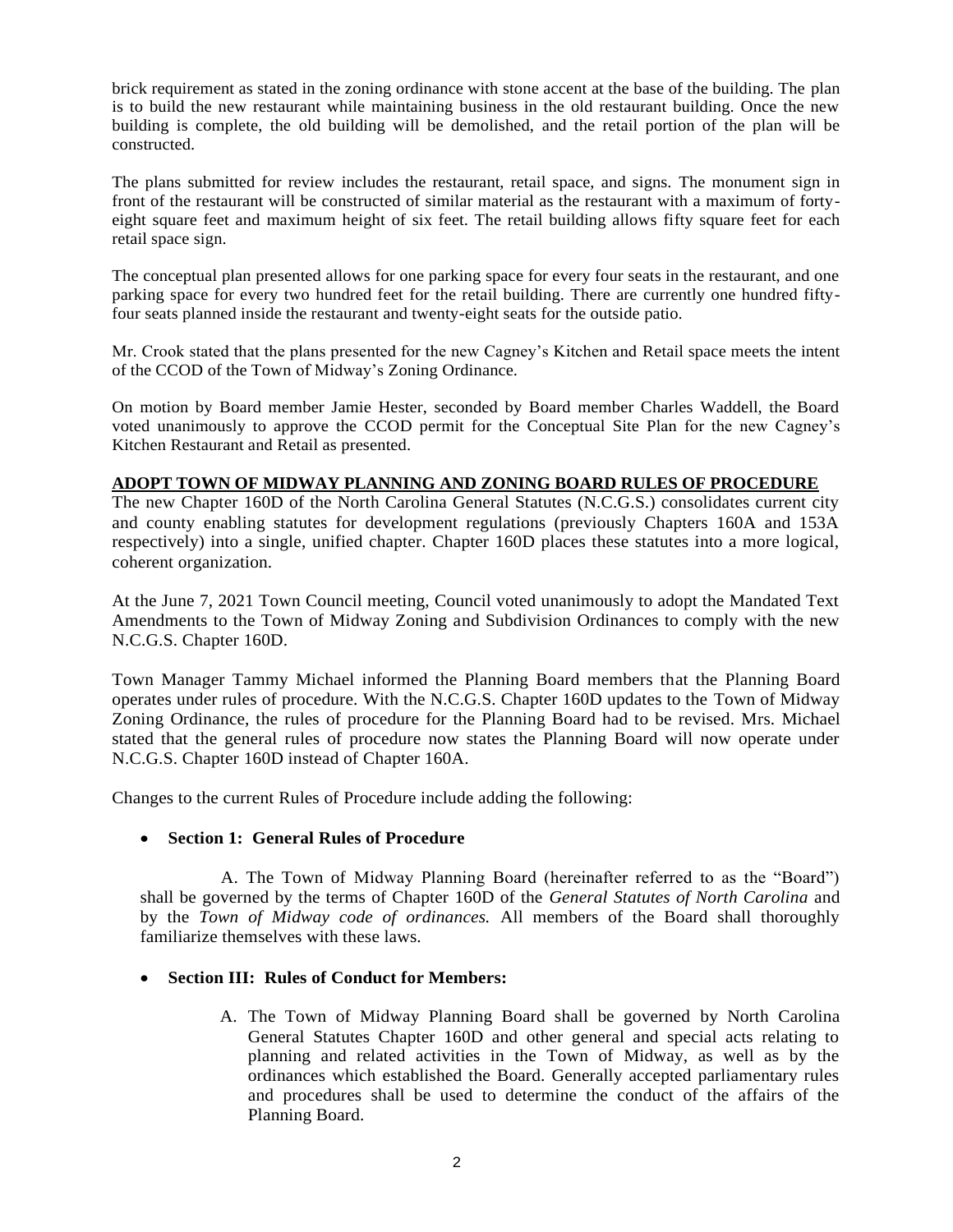B. All members appointed to Board before entering their duties, qualify by taking an oath of office as required by NCGS 160D-309.

### • **Section IV: Meetings:**

G. Conflict of Interest

1. Board Members: No member of the Board shall seek to influence a decision, participate in any action, or cast a vote involving any matter that is before the Board where the outcome of the matter being considered is reasonably likely to have a direct, substantial, and readily identifiable financial impact on the member. An appointed Board member shall not vote on any zoning amendment if the landowner of the property subject to a rezoning petition or the applicant for a text amendment is a person with whom the member has a close familial business, or other associational relationship which may result in a private benefit to the member, relative, or their business interest. In applying this rule, the following procedure shall govern:

• A member who determines there exists a conflict of interest shall declare the existence of a conflict and shall refrain from any deliberation on the matter.

• A member who believes there may exist a conflict of interest shall declare his or her possible conflict and ask for a determination by the Board. A majority vote of the Board shall determine whether or not a conflict exists.

• A challenge of the existence of a conflict of interest or a challenge of an undisclosed conflict of interest may be filed by any interested party with the Board. Such a challenge may be an appeal for a review of the finding of the Board or may be for the purpose of alleging an undeclared conflict of interest. Any challenges made to the Board shall be supported by competent evidence and shall be submitted to a properly convened meeting of the Board. The Board shall hear all evidence and shall, by majority vote, make the final determination as to the existence of a conflict of interest.

Withdrawal from participation in any matter is necessary work in those specific cases in which a conflict arises. There shall be no attempt to exclude entire categories of considerations because of the business or profession with which a member is associated.

2. Administrative Staff: No staff member shall make a final decision on an administrative decision if the outcome of that decision would have a direct substantial, and readily identifiable financial impact on the staff member or if the applicant or other person subject to that decision is a person with whom the staff member has a close familial, business, or other associational relationship. If a staff member has a conflict of interest under this section, the decision shall be assigned to the supervisor of the staff person, or such other staff person as may be designated by the development regulation or other ordinance.

 No staff member shall be financially interested or employed by a business that is financially in a development subject to regulation by the Town of Midway unless the staff member is the owner of the land or building involved. No staff member or other individual or an employee of a company contracting with a local government to provide staff support shall engage in any work that is inconsistent with his or her duties or with the interest of the local government, as determined by the local government.